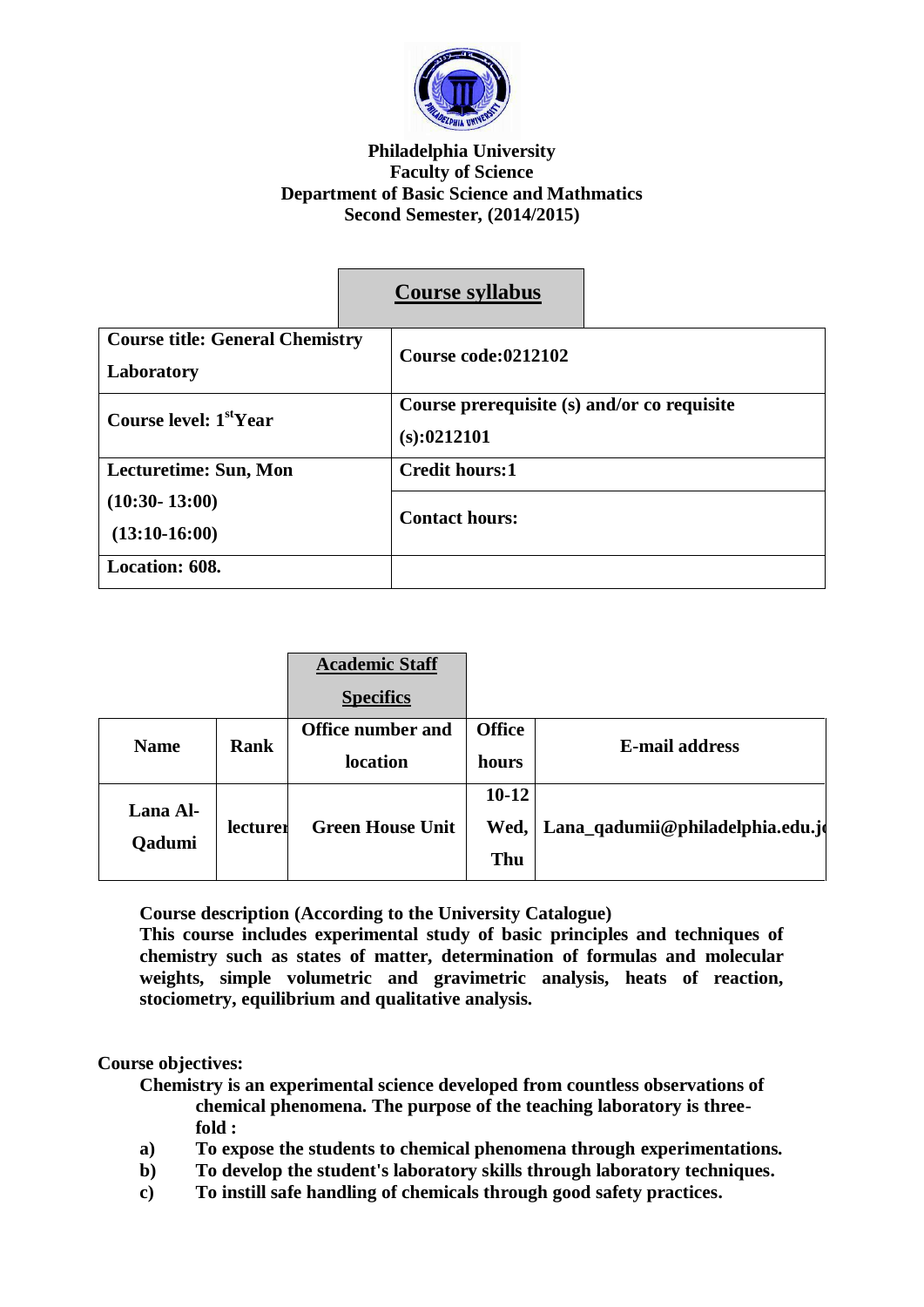### **Course/ resources**

 $\bullet$ 

- **Text book/ books (title , author (s), publisher, year of publication) Title: General Chemistry, The essential concepts, 6th edition. Author: Raymond Chang. Publisher: Mc. Graw Hill 2011 ISBN: 978-007-131368-1**
- **Support material (s) (vcs, acs, etc).**

**Lab Sheets, and working sheets**

**Laboratory Handbook/ books (when applicable)**

**Title: Experiments in General Chemistry Featuring MeasureNetGuided Inquiry, Self Directed, and Capstone. Second Edition. Authors: Bobby Stanton (University of Georgia), Lin Zhu (Indiana University), Purdue (University at Indianapolis), Charles H. Atwood (University of Georgia).**

**Teaching methods(Lectures, discussion groups, tutorials, problem solving, debates, etc)**

#### **Working groups, each group consist of two studesnts, they must work together the practical work, answer the report and working sheets, and finally do the practical exam. Learning outcomes:**

Knowledge and understanding

At the end of this module, student will be able to:

The general procedures for conducting various elementary qualitative and quantitative experiments.

How to collect and organize experimental data.

The identity of typical chemistry equipment.

The procedures for operating common laboratory equipment.

The importance of safety precautions that should be practiced in the laboratory.

#### **Assessment instruments**

.Quizzes Major and final exams Home works Reports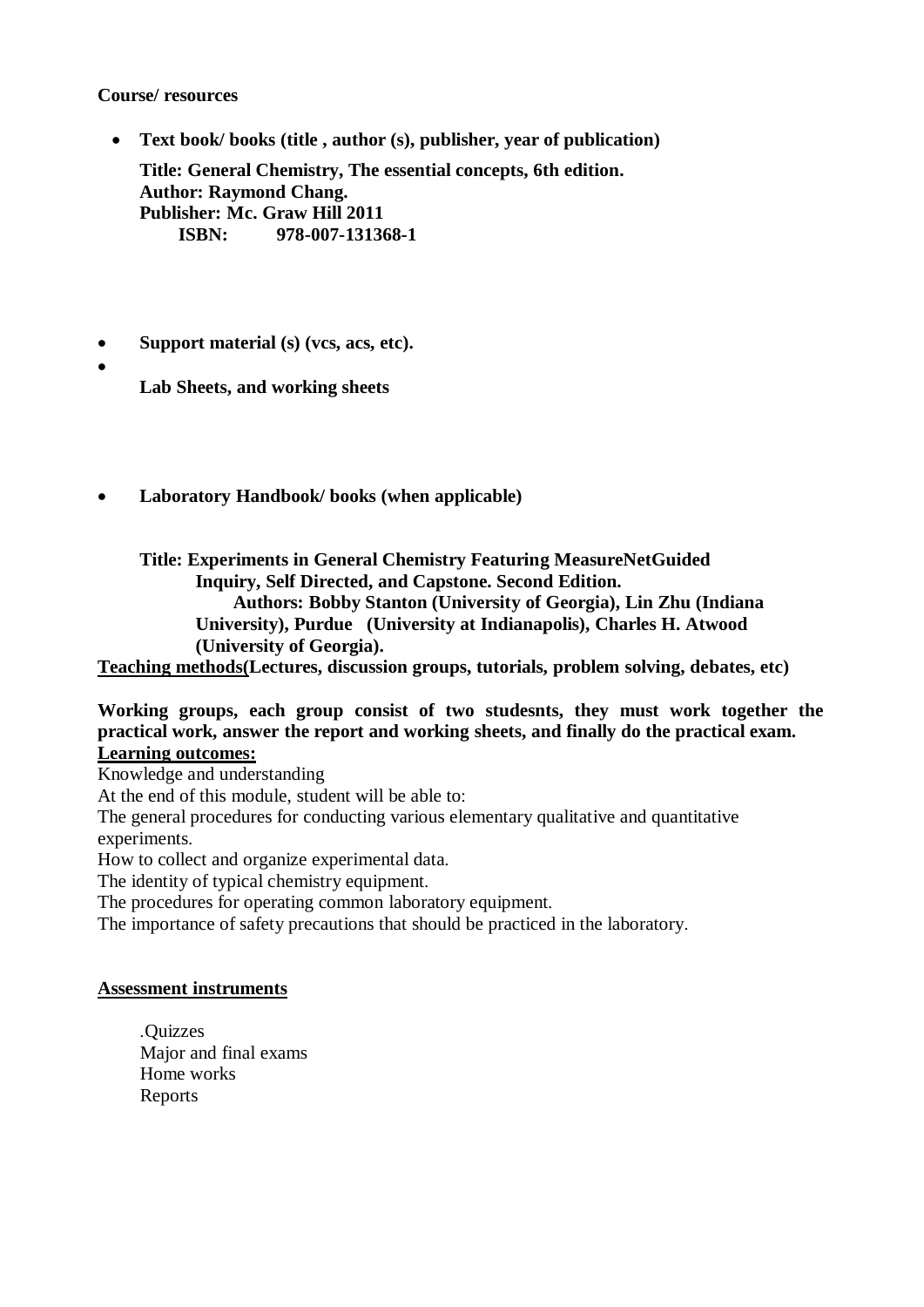| <b>Allocation of Marks</b>                                 |             |  |  |
|------------------------------------------------------------|-------------|--|--|
| <b>Assessment Instruments</b>                              | <b>Mark</b> |  |  |
| Mid Term examination                                       | 30          |  |  |
| Final examination                                          | 40          |  |  |
| Reports, research projects, quizzes, homework,<br>Projects | 30          |  |  |
| Total                                                      | <b>100</b>  |  |  |

# **Evaluation:**

**Evaluation will occur through the administration of assessment modes including: weekly quizzes, assessing overall preparation, midterm and final exams. Evaluation modes include the graded laboratory notebook, reports and technique performance. Technique performance includes assessment of safety practice.**